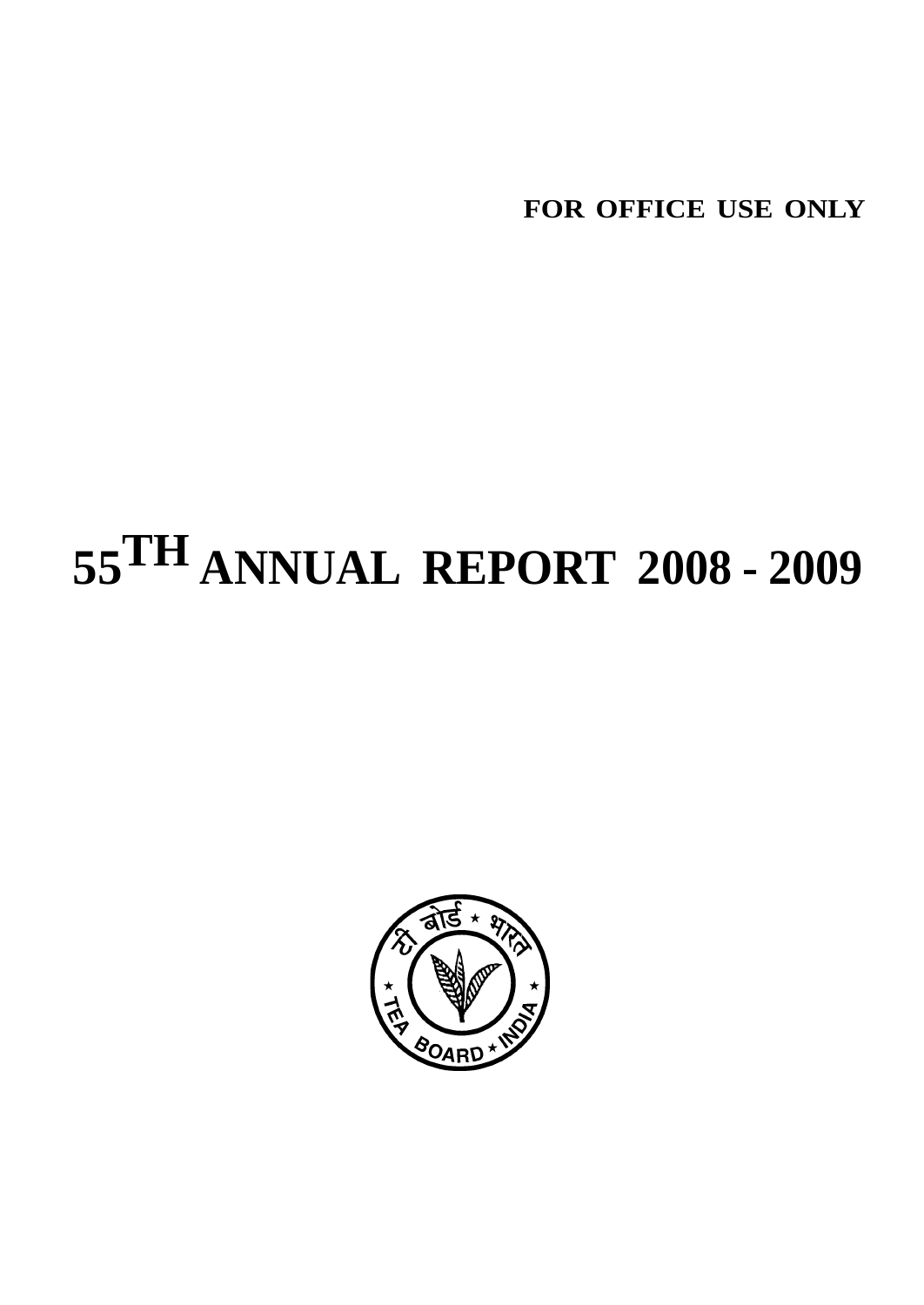## INDEX : 55th Annual Report : 2008 - 2009

# **CONTENTS**

| <b>CHAPTER-1</b>                              | Page No.         | $CHAPTER-3$ (continued)                           | Page No.  |
|-----------------------------------------------|------------------|---------------------------------------------------|-----------|
| Organisational set-up & functions             | 1                | <b>Cess Proceeds</b>                              | 10        |
| Constitution of the Board                     | 1                | Research & Development Grants                     | 10        |
| Functions of the Board                        | 1                | Subsidy                                           | 10        |
| <b>Standing Committee</b>                     | 1                | Special Fund (AED)                                | 10        |
| Election of Vice-Chairman                     | $\mathbf{1}$     | Loan Corpus Fund                                  | 10        |
| Administrative Set-up                         | $1 - 2$          | Receipt-Cess                                      | 10        |
| Man Power                                     | $2 - 3$          | Expenditure – Cess (Non-Plan)/R & D               | 11        |
| Scheduled Caste/Scheduled Tribe               | 3                | Expenditure - Subsidy/Special Fund/AED            | 11        |
| <b>Recruitment Drive</b>                      | 3                |                                                   |           |
| Secretariat Activities                        | 3                | <b>CHAPTER-4</b>                                  |           |
| Location of Different Offices in India        | 3                | <b>Tea Development</b>                            | 12        |
| Board's Offices in India & abroad             | 3                | Introduction                                      | 12        |
| <b>Changes in Administration</b>              | $\overline{3}$   | Physical and Financial achievement during         |           |
|                                               |                  | 2008-09                                           | $12 - 14$ |
| <b>CHAPTER-2</b>                              |                  | Quality Upgradation & Product                     |           |
| <b>India in the International Perspective</b> |                  | Diversification scheme                            | $14 - 16$ |
| Introduction                                  | $\overline{4}$   | Human Resource Development Scheme                 | 16-19     |
| <b>World Production</b>                       | $4 - 5$          | Development Grant                                 | 19-20     |
| World Exports                                 | 5                | Other Major Initiatives Taken during the year     | $20 - 21$ |
| World Imports                                 | $\mathfrak s$    | Revolving Corpus for Loan Schemes                 | 21        |
| <b>World Tea Prices</b>                       | 6                | <b>Closed Tea Estates</b>                         | $21 - 22$ |
| Prices of Tea at different auction centers    | 6                | Development Committee                             | 22        |
| India Tea Scene                               | 7                |                                                   |           |
| Production of Tea in India                    | 7                | <b>CHAPTER-5</b>                                  |           |
| Marketing                                     | $\overline{7}$   | <b>Tea Research</b>                               |           |
| <b>Indian Auction</b>                         | $\sqrt{ }$       | Introduction                                      | 23        |
| <b>London Auction</b>                         | $\sqrt{ }$       | Grant-in-Aid                                      | $23 - 24$ |
| Ex-garden Sale                                | $\boldsymbol{7}$ | Plan Scheme                                       | 24        |
| Export                                        | $8\,$            | Progress Report of 11 <sup>th</sup> Plan Research |           |
| Direction of exports                          | 8                | Project UPASI                                     | 24        |
| <b>Product Diversification</b>                | $8\,$            | $Project-1$                                       | 24        |
| Internal consumption                          | 9                | Plan Pathology                                    | 24        |
| Taxes & Duties                                | 9                | Project-2                                         | 24        |
| <b>Excise Duty</b>                            | 9                | Construction of Hi-Tech Tea Factory at            | $24 - 25$ |
| <b>Export Duty</b>                            | 9                | Coonoor                                           |           |
| <b>Import Duty</b>                            | 9                | Project - 3                                       | 25        |
|                                               |                  | Studies on the residues of pesticides and         |           |
| <b>CHAPTER <math>-3</math></b>                |                  | heave metals in Tea                               | 25        |
| <b>Finance</b>                                |                  | TRA (Project $1 - 8$ )                            | $25 - 27$ |
| Introduction                                  | 10               | IIT-Kharagpur                                     | 27        |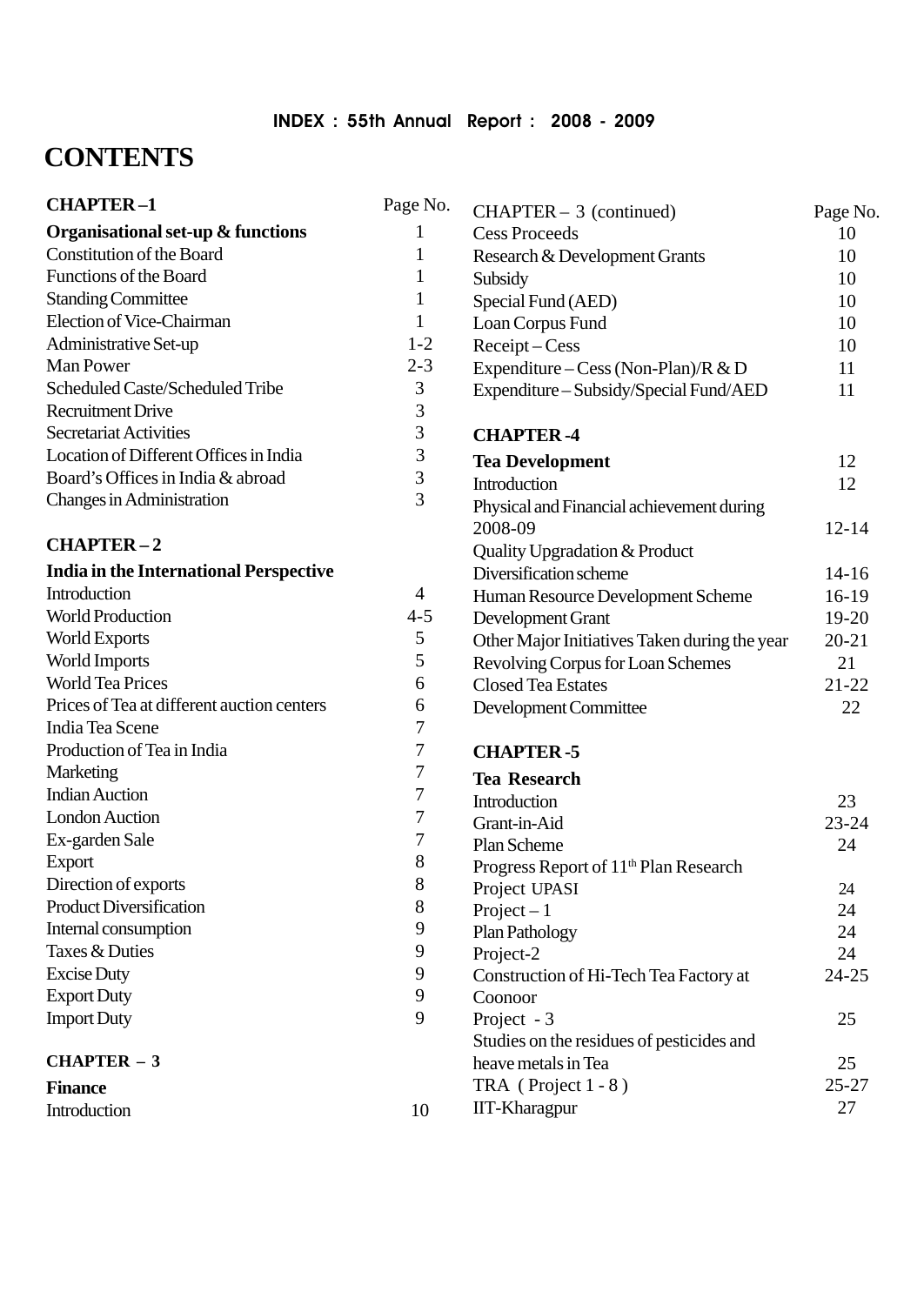# **CONTENTS**

| CHAPTER -5 (continued)                    |           | CHAPTER -6 (continued)         |    |
|-------------------------------------------|-----------|--------------------------------|----|
| <b>Technical</b>                          | $27 - 28$ | <b>Market Analysis</b>         | 48 |
| Maceration                                | 28        | USA and Canada                 | 48 |
| Fermentation                              | 28        | <b>Tea Consumption Pattern</b> | 49 |
| Drying                                    | 28        | US Tea Council & Association   | 49 |
| Tea Bush uprooting Machine                | 28        | Tea Council of Canada          | 49 |
| C-DAC                                     | 28        | Australia                      | 49 |
| <b>Hardware Development</b>               | 28-29     | Japan                          | 49 |
| Software development                      | 29        | Tea Council of Canada          | 49 |
| Identification of agro climatic locations | 29        | Australia                      | 49 |
| Evaluating With Tea Test                  | 29        | Japan                          | 49 |
| DTR & DC (Project $1-2$ )                 | 29        | Tea Council of Canada          | 49 |
| <b>Technical Support</b>                  | 29-30     | Australia                      | 49 |
| Pesticide Residue Issue                   | 30        |                                |    |
|                                           |           | CHAPTER _7                     |    |

#### **CHAPTER – 6**

| <b>Tea Promotion</b>                             |           |
|--------------------------------------------------|-----------|
| Introduction                                     | 31-32     |
| <b>Activities from India</b>                     | 33-36     |
| Production of Publicity Materials and Gift Items | 36        |
| Tea Promotion in India                           | 36        |
| Delegation/Visitors from abroad                  | 36-37     |
| Delegations/Deputations from India               | 37-38     |
| <b>Overseas</b>                                  | 38-39     |
| London Office                                    | 39-40     |
| <b>UK</b>                                        | 40        |
| Germany                                          | $40 - 41$ |
| France                                           | 41        |
| <b>UK Tea Council</b>                            | 41        |
| German Tea Association/Tea Council               | 41        |
| Moscow Office                                    | 41        |
| Fair & Exhibitions                               | 41        |
| Russia                                           | $41 - 42$ |
| Kazakhastan                                      | 42        |
| Ukrain                                           | 42        |
| Dubai Office                                     | 42-44     |
| <b>UAE</b>                                       | 44-45     |
| Dubai Tea Trading Centre                         | 45        |
| Arab Republic of Egypt                           | 45-46     |
| <b>Iran</b>                                      | 46-47     |
| Tunisia                                          | 47        |
| Morocco                                          | 47-48     |
| Yemen                                            | 48        |

#### **CHAPTER –7 Licensing**

| Introduction<br><b>Exporter's Licence</b>    | 50        |
|----------------------------------------------|-----------|
|                                              |           |
|                                              | 50        |
| Distributors' Licence                        | 50        |
| <b>Tea Waste Licence</b>                     | $50 - 51$ |
| Registration-cum-Membership Certificate      |           |
| (RCMC)                                       | 51        |
| Tea (Marketing) Control Order                | 51-53     |
| Registration of Tea Manufacturing Unit       | 53        |
| Registration of Auction Organiser/           |           |
| <b>Auction Brokers</b>                       | 53        |
| <b>Status on E-Auction</b>                   | 53-54     |
| The salient futures of re-designed E-Auction | 54-55     |
| <b>Registration of Buyers</b>                | 55        |
| Registration of Manufactures of tea with     |           |
| <b>Added Flavour</b>                         | 55-56     |
| <b>Extension/Replacement Planting Permit</b> | 56        |
| The Position of Permit issued during 2008-09 | 56        |
| Permission for Planting Tea                  | 56-57     |
| Tea Warehouse Licence                        | 57        |

### **CHAPTER - 8**

| <b>Statistics</b>        |    |
|--------------------------|----|
| Introduction             | 58 |
| Publication              | 58 |
| Techno-Economic Survey   | 58 |
| Monitoring of Tea Prices | 58 |
|                          |    |